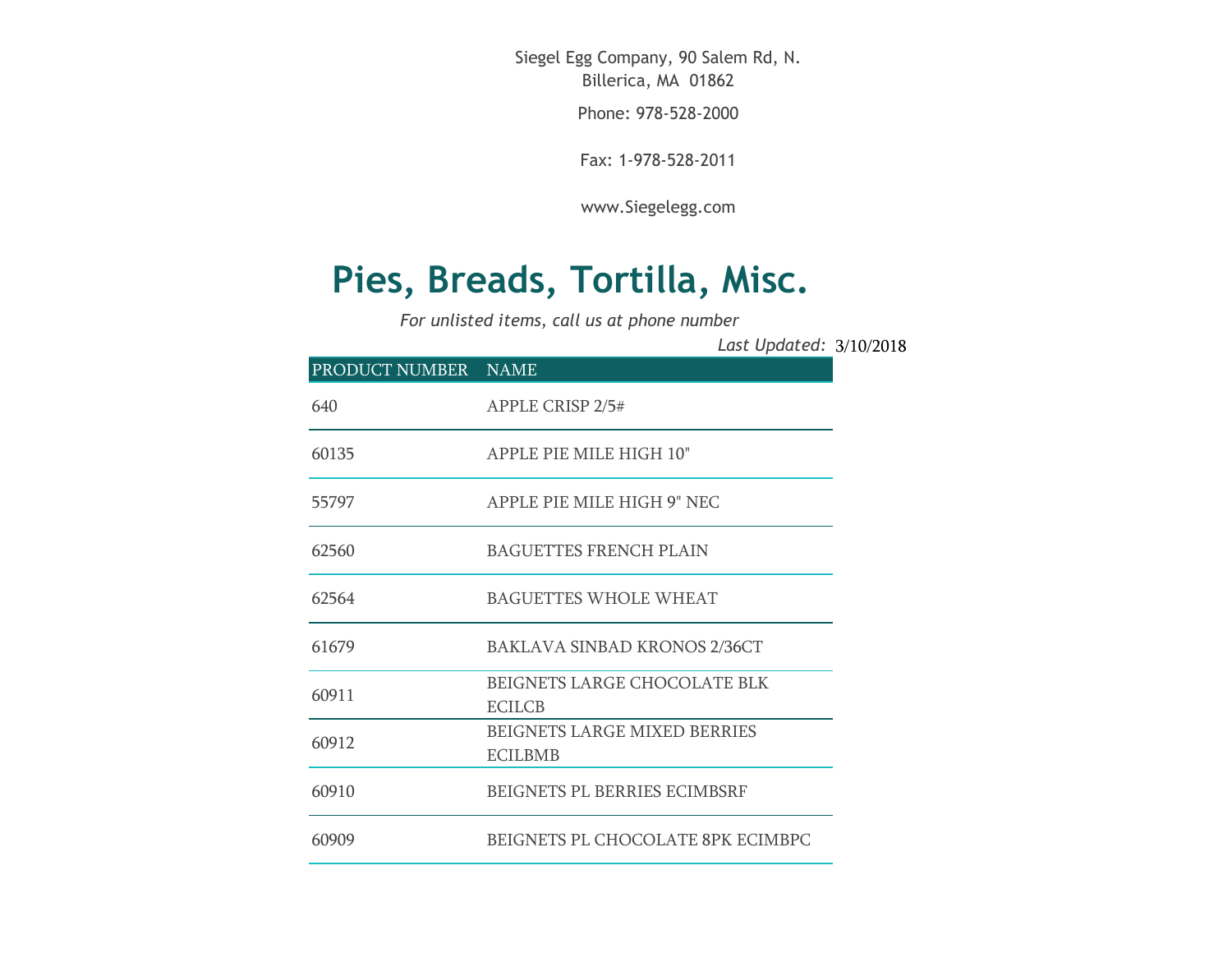## PRODUCT NUMBER NAME BLUEBERRY MUFFIN 2.2OZ 90CT BREADSTICKS BREMNER WAFERS BRIOCHE BRAID 12PK ECIFBB BRIOCHE CHOCOLATE SWIRL ECI1457 BRIOCHE CREAM CHEESE SWIRL BRIOCHE PASTRY CREAM ECI1440 BRIOCHE ROLL 6PK CH CP ECI1433 BRIOCHE ROLLS 6PK ECI1426 BRIOCHE ROLLS PBP-704LS TRADITIONAL BREAD CAKE CHAMBORD 14 CUT CRACKERS ASSORTED CRACKERS MATZO 30/1# CRACKERS OYSTER CREPE SHELLS LADY ASTER DANISH MANGO 210 ct FROZEN LONG JOHN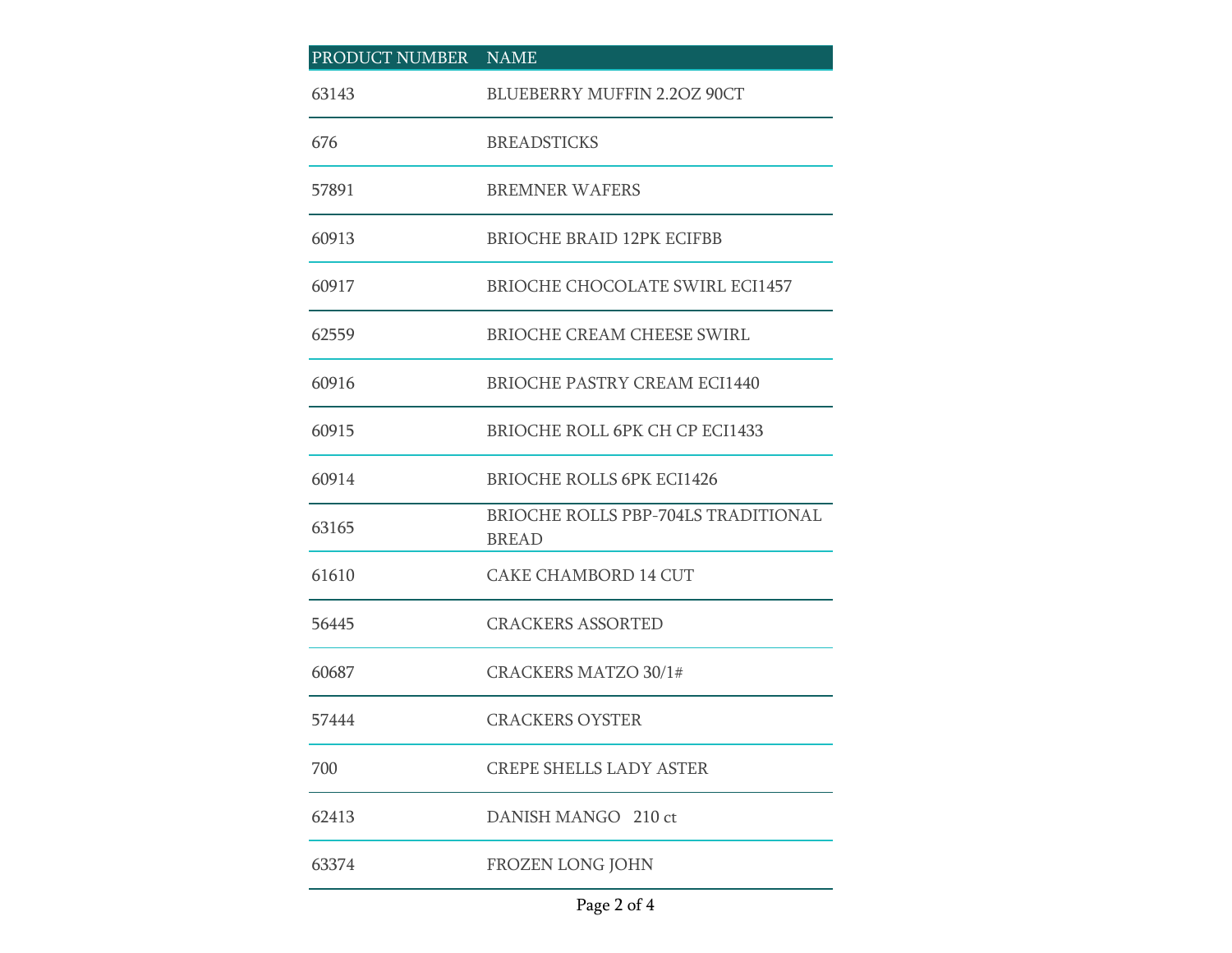| PRODUCT NUMBER NAME |                                    |
|---------------------|------------------------------------|
| 56447               | PARIS TOAST                        |
| 55763               | PECAN PIES 10"                     |
| 58904               | PIE BLUEBERRY 10"NEC               |
| 58985               | PIE CHERRY NEC                     |
| 577                 | PIE SHELLS 10" 20CT                |
| 571                 | PIE SHELLS 8"                      |
| 574                 | PIE SHELLS 9" 20CT                 |
| 55936               | PUMPKIN PIE 10"                    |
| 56146               | TORTILLA CHIPS YELLOW 6#           |
| 56478               | <b>TORTILLA FLOUR 10"</b>          |
| 57151               | <b>TORTILLA FLOUR 12"</b>          |
| 59314               | <b>TORTILLA TRI COLOR</b>          |
| 60620               | <b>TORTILLA WHOLE WHEAT 12"</b>    |
| 60399               | TRA GARLIC BREAD STIX GBS-810      |
| 57806               | TRA PARISIAN EPL 420/18OZ          |
| 56383               | TRA SANDWICH 11"                   |
| 63402               | <b>VDF BOSTON BAGUETTE PVB-405</b> |